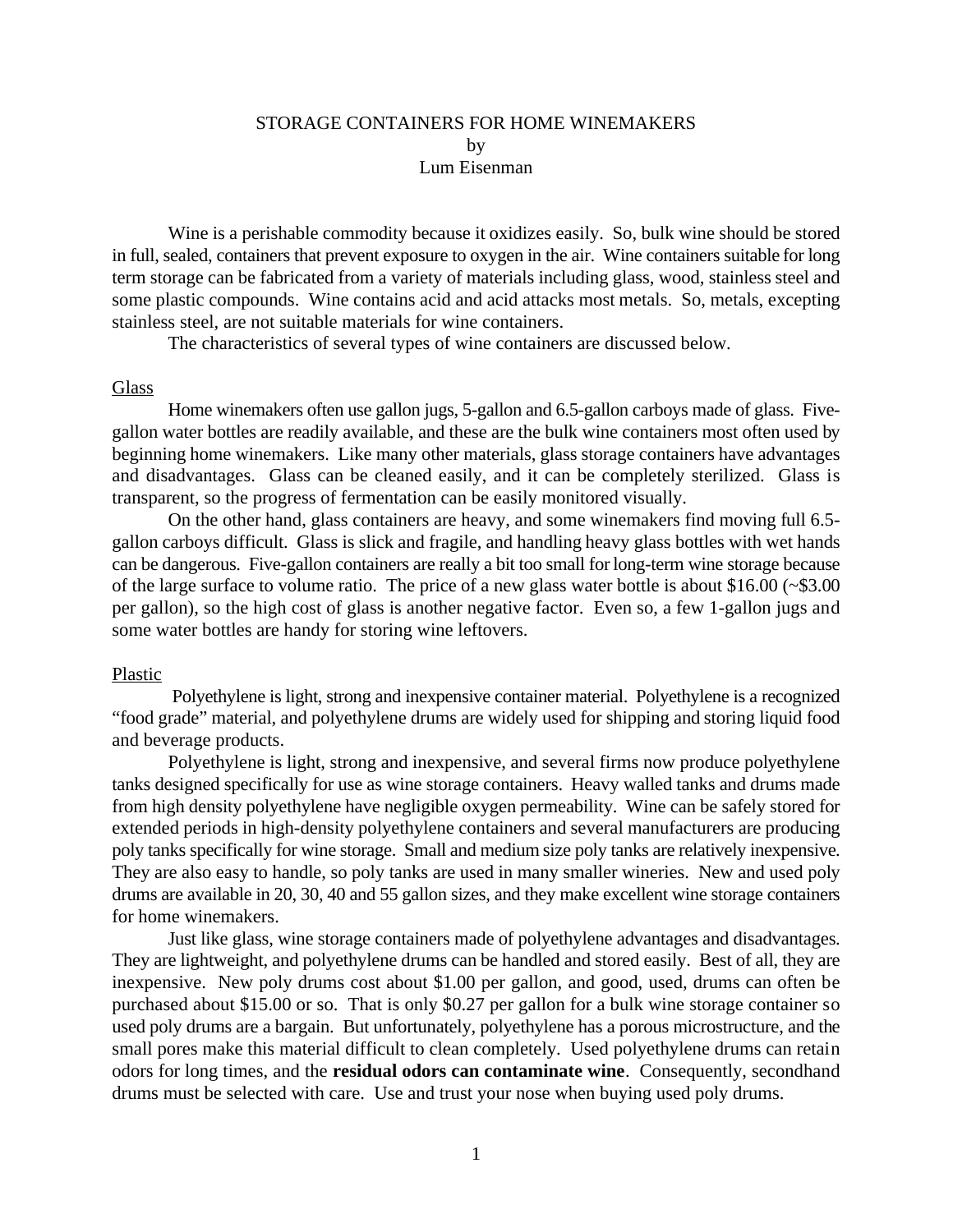Better-Bottle sells 3, 5 and 6-gallon carboys made from Pet plastic (polyethylene terephthalate). Pet is more dense than polyethylene. It is less permeable to oxygen and Better-Bottle claims wine can be stored in their containers for extended times. Like polyethylene, carboys made from Pet are light, strong and easy to handle.

Plastic sheet materials that provide low oxygen transfer are now available (bag in a box). The sheet is formed by laminating several different plastics with evaporated metal surfaces. An Australian firm has been producing large size bags for commercial wineries since 2004. Small bags, suitable for home winemakers, should be available in the next couple of years.

#### Stainless steel

Properly designed stainless tanks are inert, tight and durable, and smooth, polished stainless steel surfaces can be cleaned easily. Unfortunately, stainless steel is expensive and fabrication costs are high. But, stainless containers give many years of trouble free service, so the high initial cost can be easily justified.

 Variable capacity (floating lid) tanks made of 304 stainless steel are now being produced specifically for home winemakers. These tanks are available in several sizes. The cost ranges from \$8.00 per gallon for small tanks to \$5.00 per gallon for larger tanks (200 gals). These tanks are well made and the variable capacity feature is convenient for small producers. The only significant drawback is the high per-gallon cost.

Many home winemakers often use 15.5 and 7.5-gallon stainless steel beer kegs for wine storage containers. Availability and low cost make beer kegs attractive. Beer kegs come in two shapes. The new style kegs are cylindrical in shape and they have the bung on top. The old style kegs are barrel shaped and they have the bung on the side. The deposit for a 15-gallon beer keg is about \$15, and finding a first class wine container for less than a dollar per gallon is difficult. Keep the receipt so you can get your deposit back when you are finished with the keg.

# Oak Barrels

Wine barrels come in two standard sizes. American-made barrels often have a capacity of about 200 liters (52 gals) and French barrels hold about 225 liters (59 gals). New French oak barrels cost about \$900, and new American oak barrels cost about \$350 these days.

Oak barrels impart a vanillin flavor to the wine, and this oak character is desirable in most red and some white wines. After a barrel is four or five years old, it no longer produces the desirable flavors, so wineries must replace their barrels from time to time. A few wineries replace all of their barrels each crush season, but many commercial wineries replace about 20 percent of their barrels each year.

 When a new barrel is filled, almost four gallons of wine soak into the wood. When a used barrel is stored empty, the wine in the wood starts turning into vinegar in just a few days. Barrels full of wine require little extra attention. But, empty, used barrels are difficult to maintain and require a great deal of attention. Commercial wineries avoid this problem by not emptying their barrels until new wine is available. They wash their barrels with clean water as they are emptied and then the barrels are immediately refilled with new wine. This is why many commercial red wines are bulk aged in barrels for either one or two years. Of course this practice means that wines are being bottled close to harvest time which makes the crush season even more hectic.

Oak barrels have several other disadvantages. Barrels are heavy and difficult to handle. Empty barrels weigh almost 100 pounds, and full barrels weigh about 600 pounds. Empty barrels can